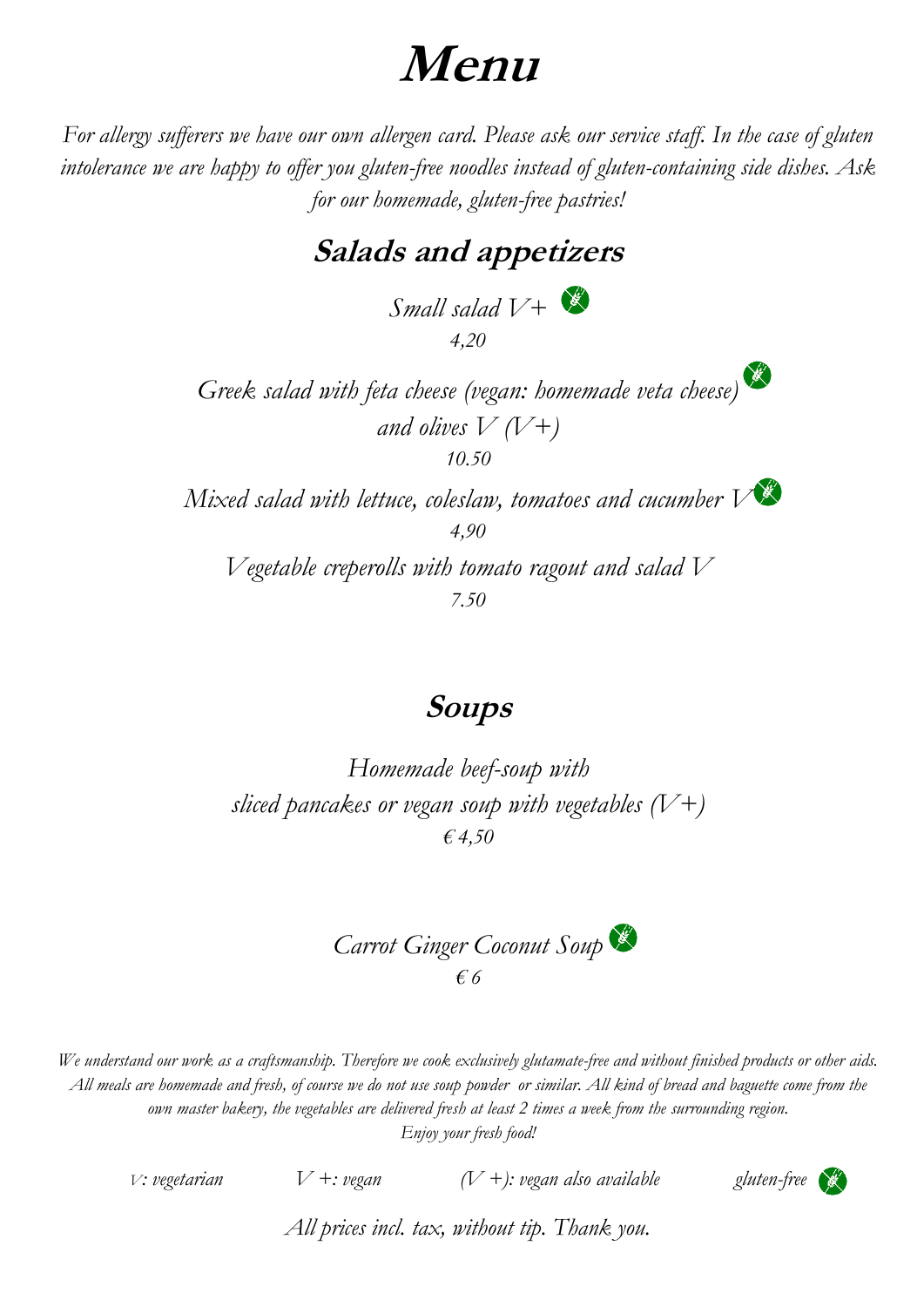# **Main dishes**

*Linguine with forest mushrooms, roasted sunflower seeds, rocket and parmesan chipsV(V+) 14.90 ...and with pink roasted pork fillet 19.90 ...and with fried corn-fed chicken fillet 19.90*

> *Saffron risotto with peas and …with stuffed tomato 16.50 … with corn-fed chicken fillet ala Saltimbocca 20.90*

### **Classics**

*Chicken filet with potato wedges Large € 13,90 / small € 10,90 additional portion of fresh seasonal vegetables*  $+ \epsilon$  2.90

> *Beef goulash 13,50/ small: 10,50*

*Chili con Carne (vegan: Chili sin Carne) (V+) € 9,90*

> *Grilled chicken strips with salad or vegetable patty with salad V+ € 11,90*

*Backolino for kids: Noodles with tomato Sauce € 6,90*

> *Kids Cheese-Burger with potato wedges and Ketchup 6,90*

*V*: vegetarian  $V +$ : vegan  $(V +)$ : vegan also available  $\bigotimes$  gluten-free *All prices incl. tax, without tip. Thank you.*

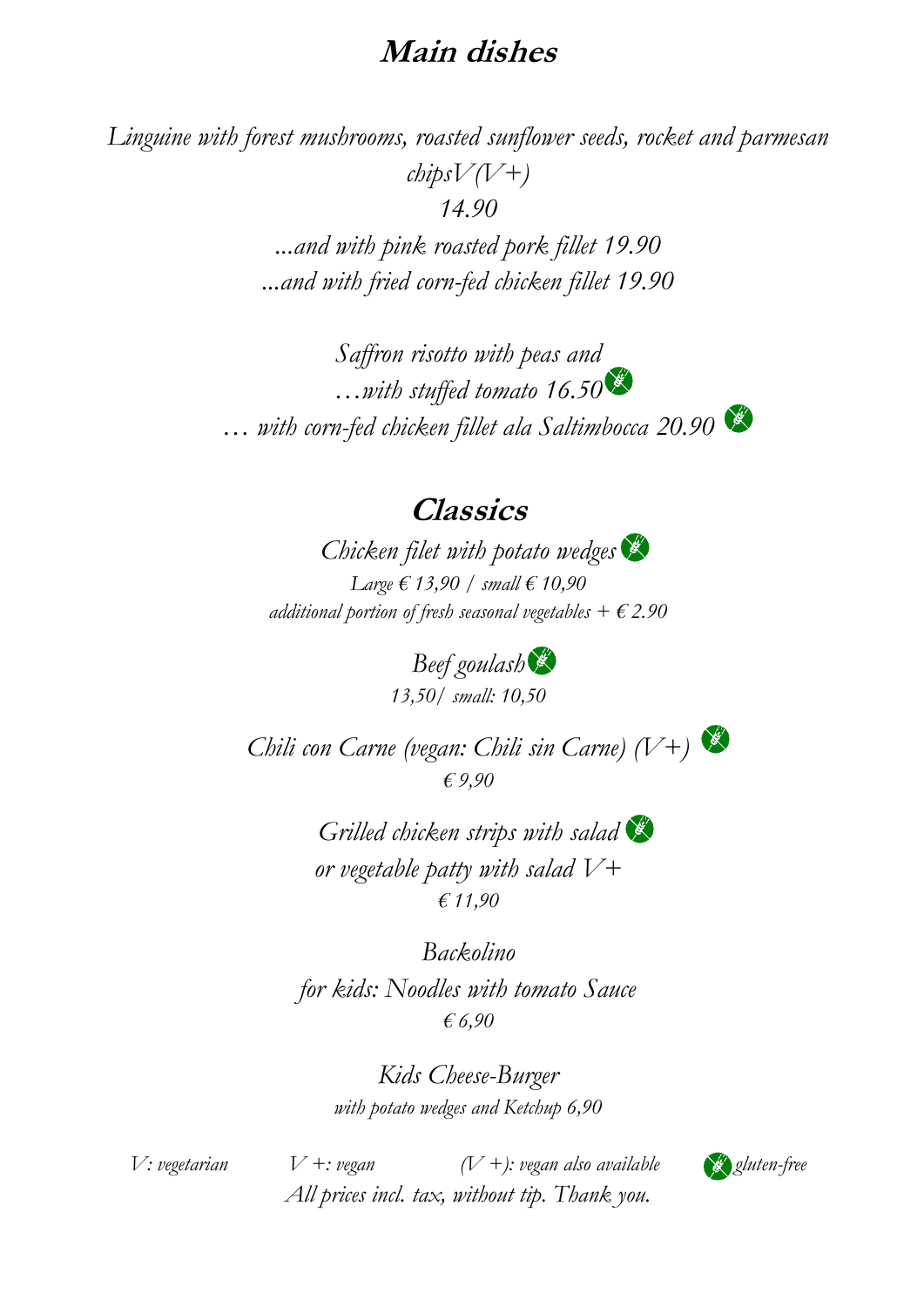# **Desserts**

*Pastries made from our master pastry chef Irmgard (also gluten-free and vegan) Please see display case*

> *Pancakes with homemade apricot jam V € 5*

*Pancakes with vanilla ice cream V € 6,90*

*Waffles (vegan)* ... with cinnamon and sugar, maple syrup or Nutella (not vegan)  $: \epsilon$  5 ... with whipped cream and berry fruits  $(V +) \in \mathbb{Z}$ 

### **Coffee & Tea**

| Espresso with/without milk         | $\epsilon$ 2,30 |
|------------------------------------|-----------------|
| Double Espresso with/without milk  | $\epsilon$ 3.90 |
| Americano                          | $\epsilon$ 2.90 |
| Melange (with milk foam)           | $\epsilon$ 3,30 |
| Cappuccino (with whipped cream)    | $\epsilon$ 3,30 |
| Latte Macchiato                    | $\epsilon$ 4,10 |
| Cafe Caramel, De Coco or Pistachio | $\epsilon$ 4.70 |

*Our specialty:* "**Haydn coffee**": with nut liqueur and a piece of Haydn roll  $\epsilon$  5,20

#### **Hot chocolate** *€ 3,90*

#### **Pot of organic tea** *€ 3,90*

*Our highest quality teas come from the best tea gardens in the world, where all ingredients come from controlled organic farming.*

*Varieties: Monastery Chamomile, Mixed Fruits, Moroccan Mint, Assam Jamguri, Green Samba, Ginger Lemon*

*V: vegetarisch V+: vegan (V+): auch vegan erhältlich glutenfrei All prices incl. tax, without tip. Thank you .*